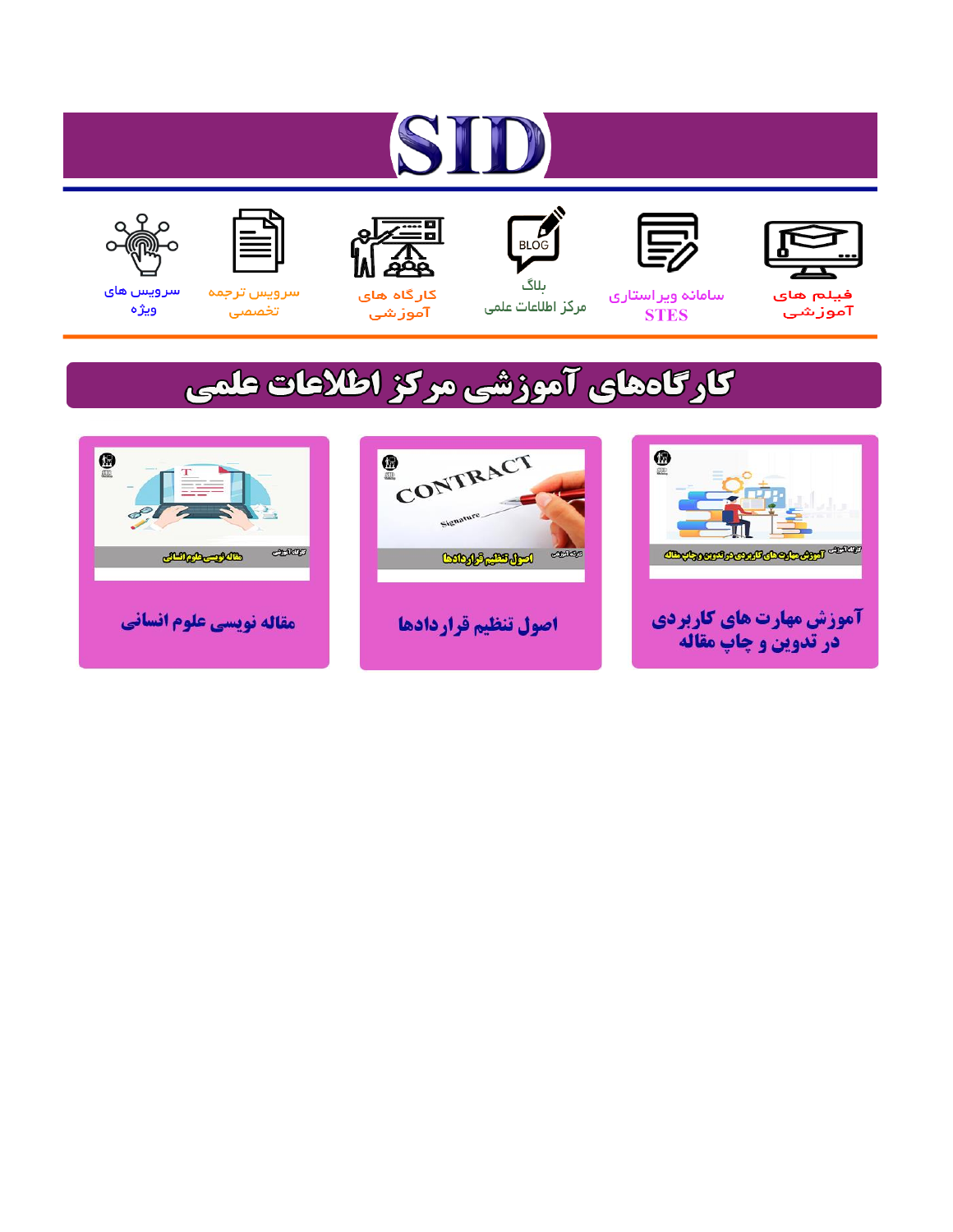ېاي<sup>ش ملى انسان، مح</sup>ط زيست د توسعه پايدار .<br>بانتخاه پژوبر شمران جوان دانشگاه آ زاد اسلامی واحد جدان<br>.

١٢ و ٢٠ استرياه ١٣٨٨

## **Usage of Combined Solar - Chlorine disinfection process in treating un-potable water for small rural communities in arid or semi arid area of Iran**  *Mojtaba Kharazmi<sup>1</sup>*

## **Abstract:**

**Altistants**<br> **Archive of resources** and distribution of infrastructure makes the application of the incorder extremely limited in small villages, especially those situated in haterborne diseases are prevalent. Solar radia A lack of resources and distribution of infrastructure makes the application of the common disinfection procedure extremely limited in small villages, especially those situated in hot weathers where waterborne diseases are prevalent. Solar radiation removes a wide range of organic chemicals and pathogenic organisms by direct exposure, is relatively inexpensive, and avoids generation of harmful by-products of chemically driven technologies. This could be an appropriate method for solving the problem of purification of water or even wastewater in rural communities. The average solar radiation for the Iran as a whole is about 19.23 Mega joules per square meter, and it is even higher in the central part of Iran, so use of solar energy for disinfection is highly suggested for some specific areas. The solar chamber unit, in a pilot plant scale, made up of PLEXY plates or PET plates should be built in order to investigate the effect of solar energy and heat adsorbed by water through UV-A radiation. Further research just focused on the use of solar energy in disinfection by means of batch reactor. It was reported total removal of three orders of magnitude [3log10] for pathogenic organism. The heat increasing due to UV-A radiation helped the removal efficiency greatly. The differences between the previouse researchs and the recent proposal are about the continuity of water flow and the additional chlorine unit following the solar disinfection chamber. The results that is gained from these researchs may guide us to the efficiency of the combined solar-chlorine disinfection process.

## **Keywords:**

Disinfection, un-potable waters, solar – chlorine unit, rural communities

<sup>1-</sup> Ms Student of civil & environmental engineering, Shiraz University.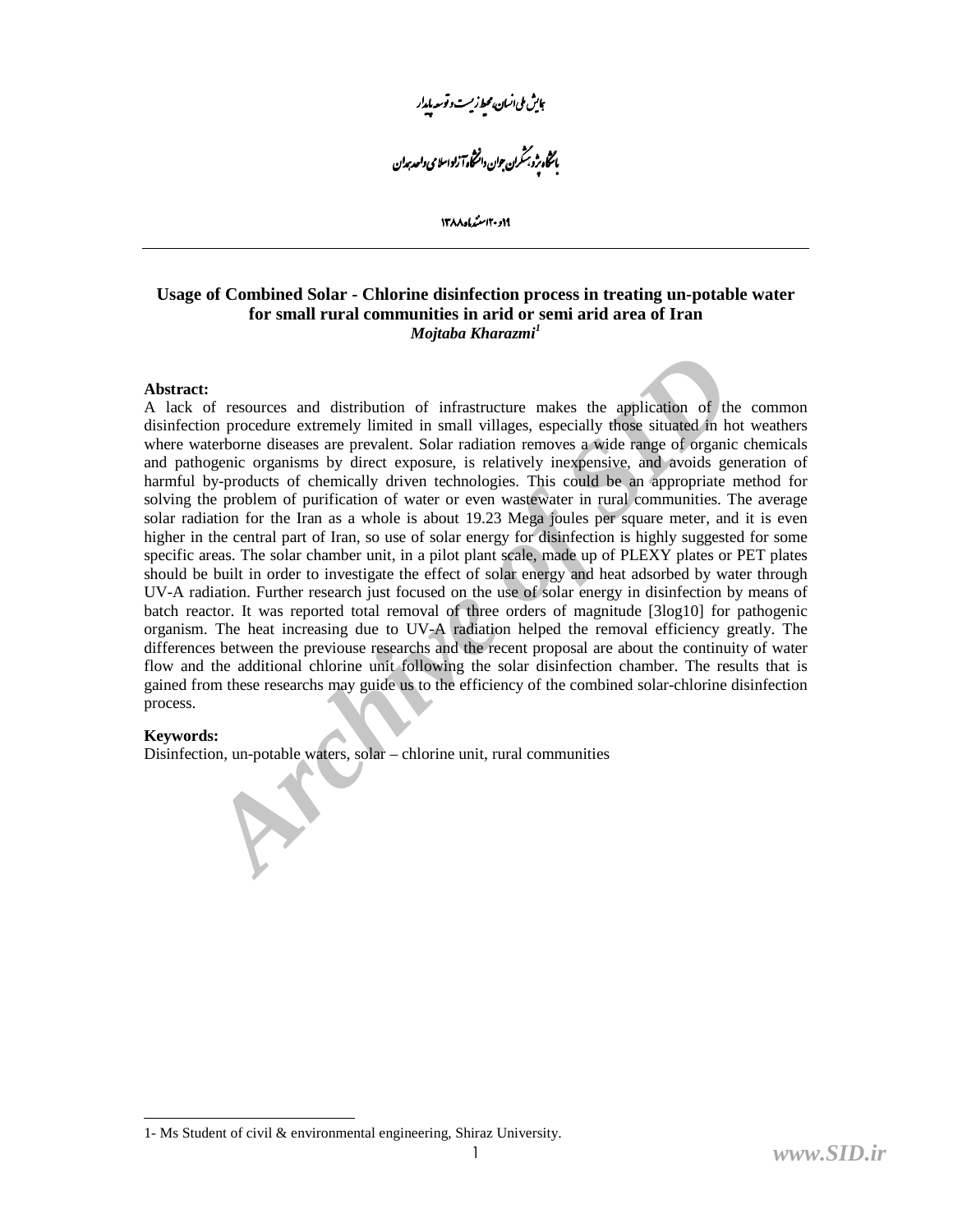## **Water agenda in small rural communities**

At least one third of the population in developing countries has no access to safe drinking water. The main groups of these kinds of peoples are located in small villages far from the cities. The lack of adequate water supply and sanitation facilities causes a serious health hazard and exposes many to the risk of water-born diseases. The main sources of drinking water in small villages are wells, fountains and rivers. Due to lack of sanitation facilities or treatment plants, these water supplies may not pass required standards for drinking water and could be a major problem to spread water-born diseases.

A lack of resources and distribution of infrastructure makes the application of the common disinfection procedure extremely limited in small villages, especially those situated in hot weathers where waterborne diseases are prevalent. In addition these kind of community have small population, so that building acceptable structure for standard treatment is mostly costly than the common cities and town and their implementation could be environmentally unsound. On the other hand, in recent times researchers believe that using common methods of disinfection such as chlorination, without acceptable pre-disinfecting process, produce some harmful byproducts called disinfection byproducts (DBPs) that are carcinogen to human being. So that it is believed that before chemical disinfection of contaminated waters, supplementary treatment units are obligatory.

Solar radiation removes a wide range of organic chemicals and pathogenic organisms by direct exposure, is relatively inexpensive, and avoids generation of harmful by-products of chemically driven technologies. This method could be an appropriate key for solving the problem of purification of water or even wastewater in rural communities.

#### **Water born diseases**

*F* are accrimingly boves any chosen and the solution and the search and the carcinogen to human being. So that it is believed that before chemical disitindive dues to suplementary teration tunist are obligatory.<br>
And are The pathogenic organisms found in water and wastewater can be classified into four broad categories, bacteria, protozoa, helminthes, and viruses. Bacterial pathogenic organisms of human origin typically cause diseases of the gastrointestinal tract, such as typhoid and paratyphoid fever, dysentery, diarrhea, and cholera [4]. Because these organisms are highly infectious, they are responsible for many thousands of death each year in areas with poor sanitation, especially in small rural communities and small villages. There are about 4 billion cases of diarrhea per year, out of which 2.5 million cases end in death, mostly among children under the age of five. This is equivalent to one child dying every 15 seconds or 20 jumbo jets crashing every day.

## **Different methods of disinfection**

Disinfection refers to the destruction of disease-causing organism. In order to make water safe to drink, further treatment is necessary. The most recognized and established treatment is to boil the water to kill the microorganisms, such as bacteria and viruses, in the water. Conventional technologies used for disinfection of un-potable water include ozonation, chlorination, and artificial UV radiation. These conventional technologies used for disinfecting un-potable waters usually function as a disinfection unit in large water and wastewater treatment plants.

These technologies should be available for large quantities and reasonably priced. They are capital intensive, require sophisticated equipment, and demand skilled operators. They required well established technology because of the hazardous chemical that can be a threat to plant workers and the public, thus strict safety measures must be employed. Some of these methods are unstable and the pathogens can propagate again within time.

## **Solar energy in Iran**

The efficiency of the solar disinfection process is dependent on the amount of sunlight available. Solar radiation however is unevenly distributed and varies in intensity from one geographical location to another depending on latitude, season and the time of the day.

Iran is located between latitude of 25°N and 40°N. This means that the country is in a good position. Besides, sunshine duration is also suitable for solar disinfection, especially in the central and southern parts of Iran, so over 90% of the sunlight directly touches the earth due to the limited cloud cover and rainfall. Figure 1 show the average sun hours in Iran.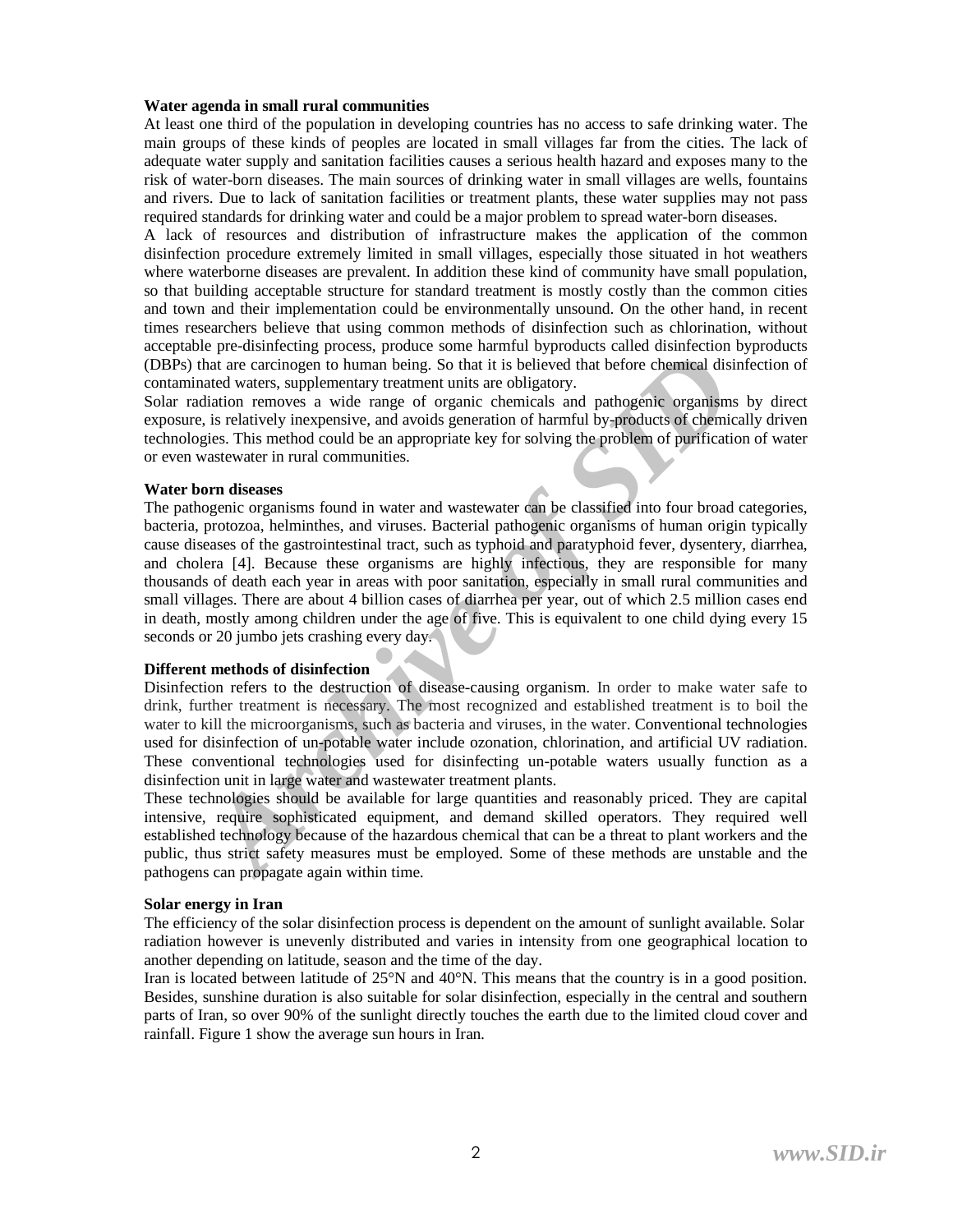

**Archives the Control of Transmit SID**<br> **Archives Control of Transmit SID**<br> **Archives Control of Transmit SID**<br> **Archives of SID**<br> **Archives of SID**<br> **Archives of SID**<br> **Archives of SID**<br> **Archives of SID**<br> **Archives of SI** The average solar radiation for Iran as a whole, is about 19.23 Mega joules per square meter, and it is even higher in the central part of Iran. From image it can be obtained that the variation of daily radiation varies from 2.8 kWh/m<sup>2</sup> in the north part to 5.4 kWh/m<sup>2</sup> in central region [7]. The calculations show that the amount of useful solar radiation hours in Iran exceeds 2800 hours per year. For this reason, the first Photovoltaic (PV) site, with capacity of 5 kW DC was established in the central region of Iran in Doorbid village Yazd in 1993. Following this, in 1998, the second photovoltaic site with 27 kW AC capacity was installed in Hosseinian and Moalleman villages in Semnan 450 Km in land from Tehran.

It is believed that among solar energy potential in Iran, solar disinfection method could be an easy and reliable method for treating un-potable waters in small villages and rural communities, especially places where are located in hot and humid regions.

# **Application of solar energy in disinfection process**

Solar disinfection was first initiated through experiments performed by Prof. Acra at the American University of Beirut. It was further researched with extensive laboratory and field tests carried out by EAWAG-SANDEC, a Swiss Research Center for Water and Sanitation for Developing Countries, based in Switzerland. The field tests of solar disinfection method, completed in several developing countries, have shown it to be an efficient and effective drinking water treatment method, as well as a simple and low cost technology [3].

Ultraviolet radiation is divided according to its biological effects into three major components: 1- UV-C radiation, also called germicidal radiation, which occupies the range up to 280 nm, fortunately it does not reach the Earth, 2- UV-B radiation, also called sunburn radiation, which occupies the range 280-320 nm (Furusawa *et al*., 1990) , and 3- UV-A radiation, referred to as the black light, which occupies the range 320-400 nm (Acra *et al*.,1990 ) [2].

The solar energy disinfection treatment method based on the synergetic effect of both water temperature and UV-A radiation (wavelength: 320-400 nm). Radiation with longer wavelength (> 400 nm) does not eliminate the bacteria efficiently enough and UV-B (280-320 nm) is only transmitted through special Pyrex glass and does reach the ground level at low intensity only. PET (Polyethyleneterephtalate) shows a good UV-A transmittance and therefore readily available PETplates are used for the solar disinfection treatment. Application of PET plates with black surface lie down in the bottom will increase the water temperature up to 60 to 70 °C and it can help the pathogen removal efficiency by water temperature multiplication. High temperatures strongly affect all microorganisms; vegetative cells perish as proteins are denatured and their components undergo hydrolysis. Although some bacteria in the water are capable of forming spores, making them particularly heat-resistant, most are generally killed off at between 40 and 100ºC, while algae, protozoa and fungi perish at between 40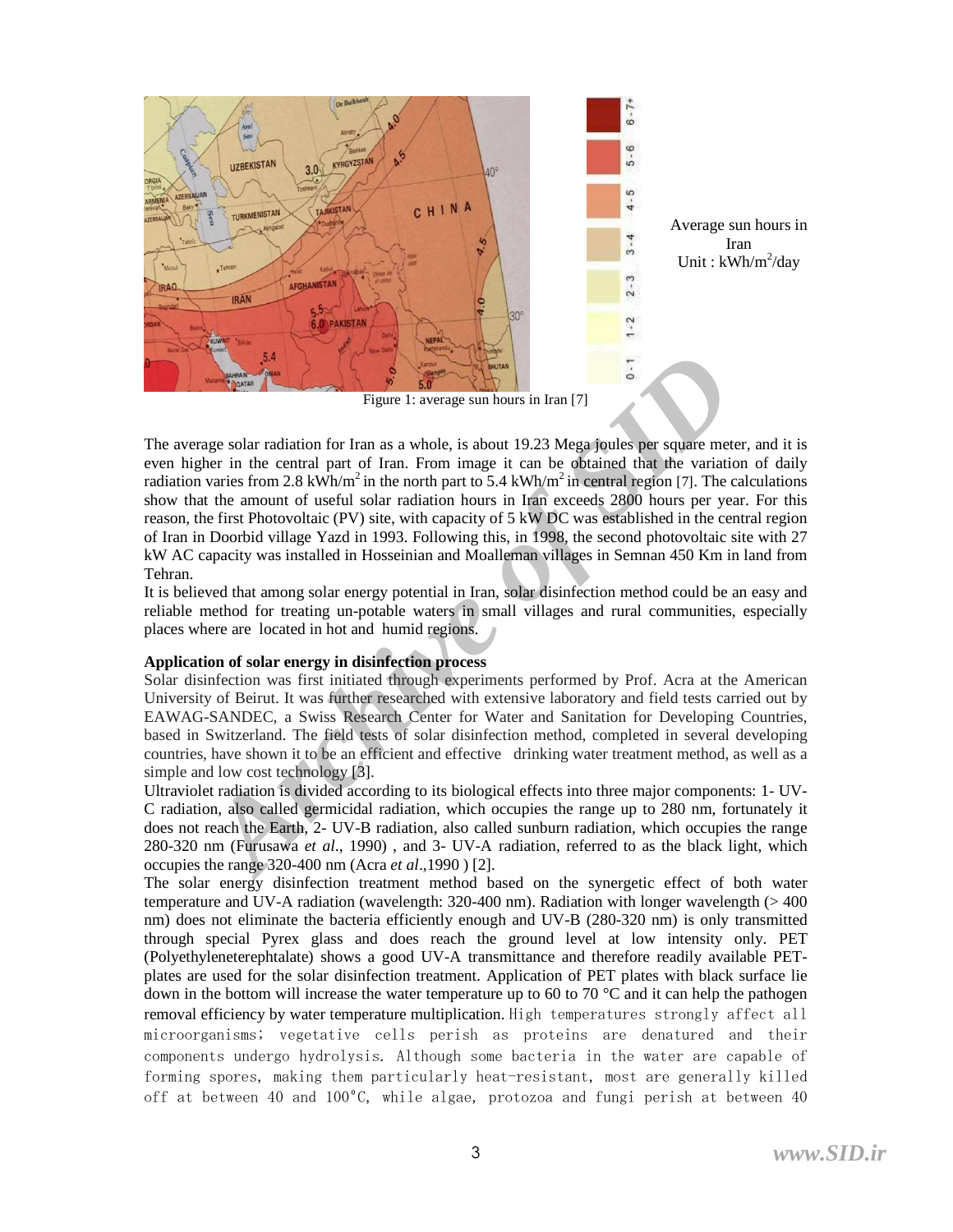and  $60^{\circ}$ C [6]. So that combinations of solar energy with heat in disinfection units can strengthen the eliminations of pathogens.

To ensure safe water disinfection, the raw water should have a low turbidity (less than 30 NTU= Nephelometric Turbidity Units). At a water depth of 10 cm and moderate turbidity level of 26 NTU, UV-A radiation is reduced to 50%. So the water depths play an important role [5]. Using A black surface induces a temperature gradient which cause further elimination of pathogens, in that case further depth of water could be applied. Parameters that could interfere the solar disinfection method with perfect disinfection include geographic latitude and altitude, season, number of hours of exposure, time of the day, clouds, and temperature; volume and material of vessels containing the water; and water turbidity and color.

## **Disinfection concerning pathogens removal**

The damaging effects of UV radiation appears to be largely due to their formation of pyrimidine dimers, thus interfering with, or cleaving of, the nitrogen base sequences of the DNA strands in microbial cells (Muller- Niklas *et al*.,1995). Other mechanisms for UV damage of cellular membranes (Moss and Smith, 1981) or inhibition of tRNA synthesis (Kubitschek and Doyle, 1981) have also been reported [2].

Odeyemi *et al*. (1988) examined the germicidal effects of solar radiation on water samples, using transparent containers and reported total removal of three orders of magnitude [3log10] coliforms within 3 hours exposures. Inactivation of fecal bacteria in drinking water by solar heating has also been reported (Joyce *et al*., 1996). Within 7 hours no viable *Escherichia coli* organisms were detected at either the end of their experiment or a further 12 hour later [2].

As noticed in solar disinfection method, temperature rise could intensify the pathogen removal. Microorganisms are heat sensitive. Table 1 list up the required temperature to eliminate microorganisms within 1 to 60 minutes. It can be seen that it is not required to boil the water in order to kill 99.9% of the microorganisms. Heating up water to  $50 - 60<sup>o</sup>C$  for one hour has the same effect [1].

| $[2].$ | thus interfering with, or cleaving of, the nitrogen base sequences of the DNA<br>1 cells (Muller- Niklas et al., 1995). Other mechanisms for UV damage of cellular<br>d Smith, 1981) or inhibition of tRNA synthesis (Kubitschek and Doyle, 1981) hav<br>et al. (1988) examined the germicidal effects of solar radiation on water sam<br>ent containers and reported total removal of three orders of magnitude [3log10]<br>hours exposures. Inactivation of fecal bacteria in drinking water by solar heatin<br>orted (Joyce et al., 1996). Within 7 hours no viable <i>Escherichia coli</i> organisms we<br>the end of their experiment or a further 12 hour later [2].<br>ed in solar disinfection method, temperature rise could intensify the pathoge<br>ganisms are heat sensitive. Table 1 list up the required temperature to<br>anisms within 1 to 60 minutes. It can be seen that it is not required to boil the wa<br>0.9% of the microorganisms. Heating up water to $50 - 60$ °C for one hour has the |              |                                           |                                  |  |
|--------|---------------------------------------------------------------------------------------------------------------------------------------------------------------------------------------------------------------------------------------------------------------------------------------------------------------------------------------------------------------------------------------------------------------------------------------------------------------------------------------------------------------------------------------------------------------------------------------------------------------------------------------------------------------------------------------------------------------------------------------------------------------------------------------------------------------------------------------------------------------------------------------------------------------------------------------------------------------------------------------------------------------------|--------------|-------------------------------------------|----------------------------------|--|
|        | Table 1: effect of temperature on microorganism removal [1]<br>microorganism                                                                                                                                                                                                                                                                                                                                                                                                                                                                                                                                                                                                                                                                                                                                                                                                                                                                                                                                        |              |                                           | Temperature for 100% destruction |  |
|        |                                                                                                                                                                                                                                                                                                                                                                                                                                                                                                                                                                                                                                                                                                                                                                                                                                                                                                                                                                                                                     |              |                                           |                                  |  |
|        |                                                                                                                                                                                                                                                                                                                                                                                                                                                                                                                                                                                                                                                                                                                                                                                                                                                                                                                                                                                                                     | $1$ min      | 6 min                                     | $60$ min                         |  |
|        | Enteroviruses                                                                                                                                                                                                                                                                                                                                                                                                                                                                                                                                                                                                                                                                                                                                                                                                                                                                                                                                                                                                       |              |                                           | $62\,^0C$                        |  |
|        | Rotaviruses                                                                                                                                                                                                                                                                                                                                                                                                                                                                                                                                                                                                                                                                                                                                                                                                                                                                                                                                                                                                         |              |                                           | $630C$ for 30 Min.               |  |
|        | <b>Faecal Colioforms</b>                                                                                                                                                                                                                                                                                                                                                                                                                                                                                                                                                                                                                                                                                                                                                                                                                                                                                                                                                                                            |              | At 80 $\mathrm{^0C}$ Complete destruction |                                  |  |
|        | Salmonelae                                                                                                                                                                                                                                                                                                                                                                                                                                                                                                                                                                                                                                                                                                                                                                                                                                                                                                                                                                                                          |              |                                           | $45\,^0$ C                       |  |
|        | Shigella                                                                                                                                                                                                                                                                                                                                                                                                                                                                                                                                                                                                                                                                                                                                                                                                                                                                                                                                                                                                            |              | $61\text{ °C}$                            | $54\,^0$ C                       |  |
|        | Vibrio Cholera                                                                                                                                                                                                                                                                                                                                                                                                                                                                                                                                                                                                                                                                                                                                                                                                                                                                                                                                                                                                      |              |                                           | $45\,^0$ C                       |  |
|        | Entamoeba Histolytica Cysts                                                                                                                                                                                                                                                                                                                                                                                                                                                                                                                                                                                                                                                                                                                                                                                                                                                                                                                                                                                         | $57^{\,0}$ C | $54\,^0$ C                                | $50^{\circ}$ C                   |  |
|        | Giardia Cysts                                                                                                                                                                                                                                                                                                                                                                                                                                                                                                                                                                                                                                                                                                                                                                                                                                                                                                                                                                                                       | $57^{\,0}$ C | $54\,^0$ C                                | $50^{\circ}$ C                   |  |
|        | Hookworm Eggs and Larvae                                                                                                                                                                                                                                                                                                                                                                                                                                                                                                                                                                                                                                                                                                                                                                                                                                                                                                                                                                                            |              | $62\,^0C$                                 | $51\text{ °C}$                   |  |
|        | Ascaris Eggs                                                                                                                                                                                                                                                                                                                                                                                                                                                                                                                                                                                                                                                                                                                                                                                                                                                                                                                                                                                                        | $68\,^0C$    | $62\,^0C$                                 | $57^{\,0}$ C                     |  |
|        | Schostosomas Eggs                                                                                                                                                                                                                                                                                                                                                                                                                                                                                                                                                                                                                                                                                                                                                                                                                                                                                                                                                                                                   | $60\,^0C$    | $55\,^0$ C                                | $50^{\circ}$ C                   |  |
|        | Taenia Eggs                                                                                                                                                                                                                                                                                                                                                                                                                                                                                                                                                                                                                                                                                                                                                                                                                                                                                                                                                                                                         | $65\,^0C$    | $57^{\circ}$ C                            | $51^{\circ}$ C                   |  |
|        |                                                                                                                                                                                                                                                                                                                                                                                                                                                                                                                                                                                                                                                                                                                                                                                                                                                                                                                                                                                                                     |              |                                           |                                  |  |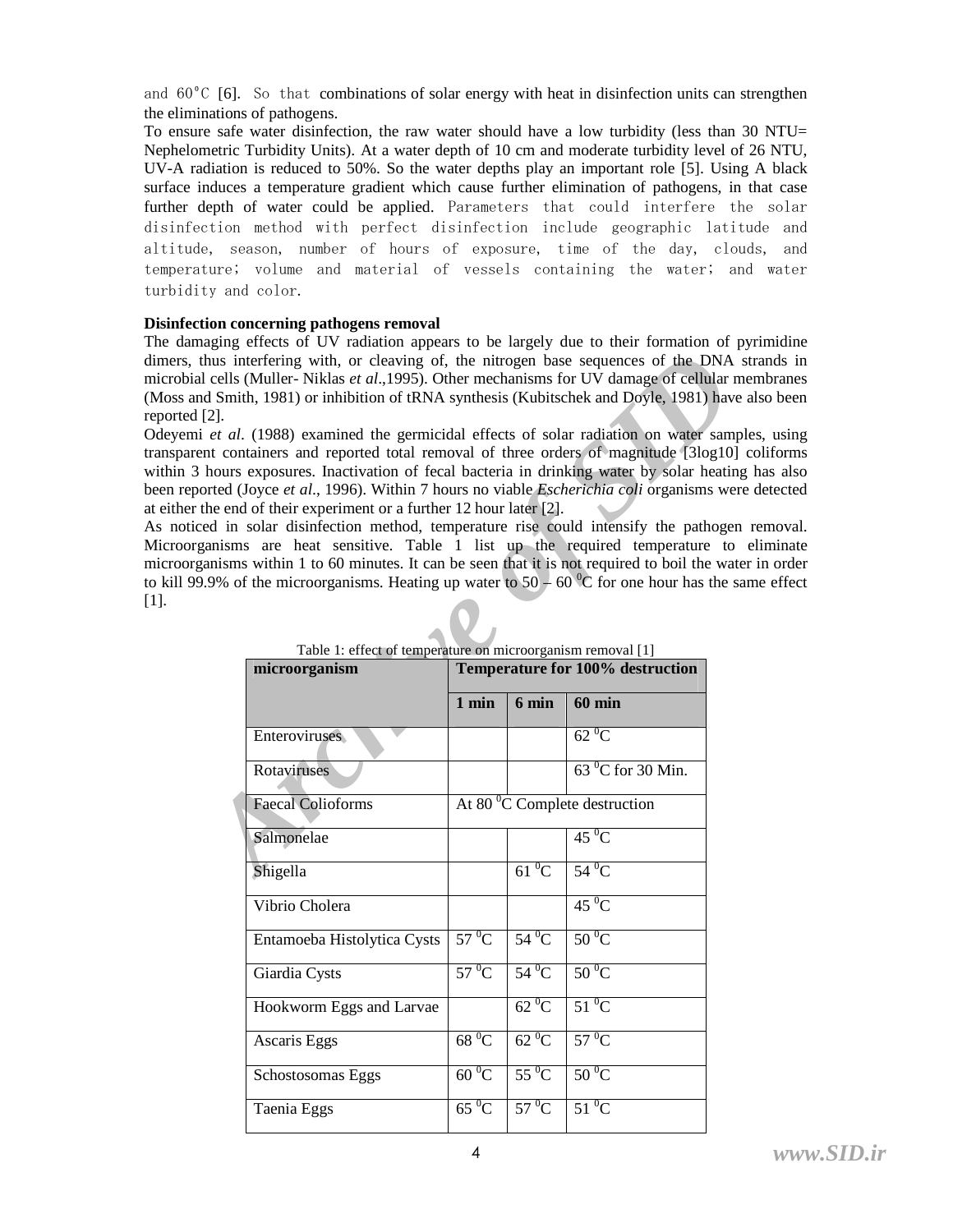It has been widely experimented and established by earlier researchers that at temperature of 50  $^{\circ}$ C, pathogenic microbes are inactivated. The temperatures which cause approximately a 1-log decrease in viability with 1 min are 55 <sup>0</sup>C for protozoan cysts; 60 <sup>0</sup>C for E.*coli*, enteric bacteria, and rotavirus; and  $65<sup>0</sup>C$  for hepatitis A virus [1].

## **Combined disinfection system: solar - chlorine disinfection in rural communities**

In small rural communities, main drinking water resources are wells, fountains, rivers, qanats, reservoirs and cisterns. These water sources have their own specification and limitations in small villages and rural communities. The main problem of these resources is their contamination with different pathogenic organisms that cause water born disease. Rivers, qanats and reservoirs especially are of concern because they are more accessible to highly pollution sources such as sanitary wastewaters and organic contaminations which increase the BOD and pathogenic indexes of water. The villages in tropical and hot weather are more capable of having this problem.

Due to the high price of customary disinfection units for small communities which use these contaminated water resources, an alternative method could be used in order to lower the cost of disinfection process besides maintaining the required standards of drinking water. In this article the combined solar – chlorine disinfection system is suggested for small rural communities which consist of the main rural population in Iran.

*Archive Sindsder* mail that may have the solution of the mail of the mail of the solution process beids maintaining the required standards of drinking water. In this signal doment process beids maintaining the required st Having this system will lower the price of disinfection process in the case of using solar energy and the heat energy gained from the sun. The combine solar – chlorine system first should be examined in pilot scale in order to identify the limitation and specification of the process. The pilot plant can be made up of ordinary glass, plexy glass or PET materials. The PET bottles can be recycled and used in this kind of facilities. Even the real plant could be made up of PET, as it decrease the capital cost, and moreover it is environmentally friend method. Ordinary window glass in thicknesses of 2 mm or more is practically opaque to UV radiation. Certain specific glasses (Pyrex, Corex, Vycor, Quartz Glasses) transmit significantly more ultraviolet radiation than the ordinary window glass. However, for an appropriate technology like solar disinfection, large scale utilization of these special glasses may not be very attractive due to their high costs and rare availability in the rural areas of the country.

The solar chamber unit is made up of PLEXY plates or PET plates, because it shows a good UV-A transmittance. The upper layer should have enough transparency for UV-A radiation and the lower layer should be colored black for temperature increase. Application of PET plates with black surface lie down in the bottom will increase the water temperature up to 60 to 70 °C and it can help the pathogen removal efficiency by water temperature multiplication. Water flows through cells and subject to sunlight and heat. The pathogenic organisms will first disinfected with solar energy and heat energy in solar chamber, afterward they reach chlorine contact basin and the final die-off of microorganisms obtain with chlorine. The schematic flow diagram for this pattern is shown below in figure 2.



Figure 2: schematic flow diagram for combined solar – chlorine disinfection process

Factors that affect solar disinfection in solar chamber are time, temperature, UV –A radiation rate, turbidity and inlet of pathogenic organisms.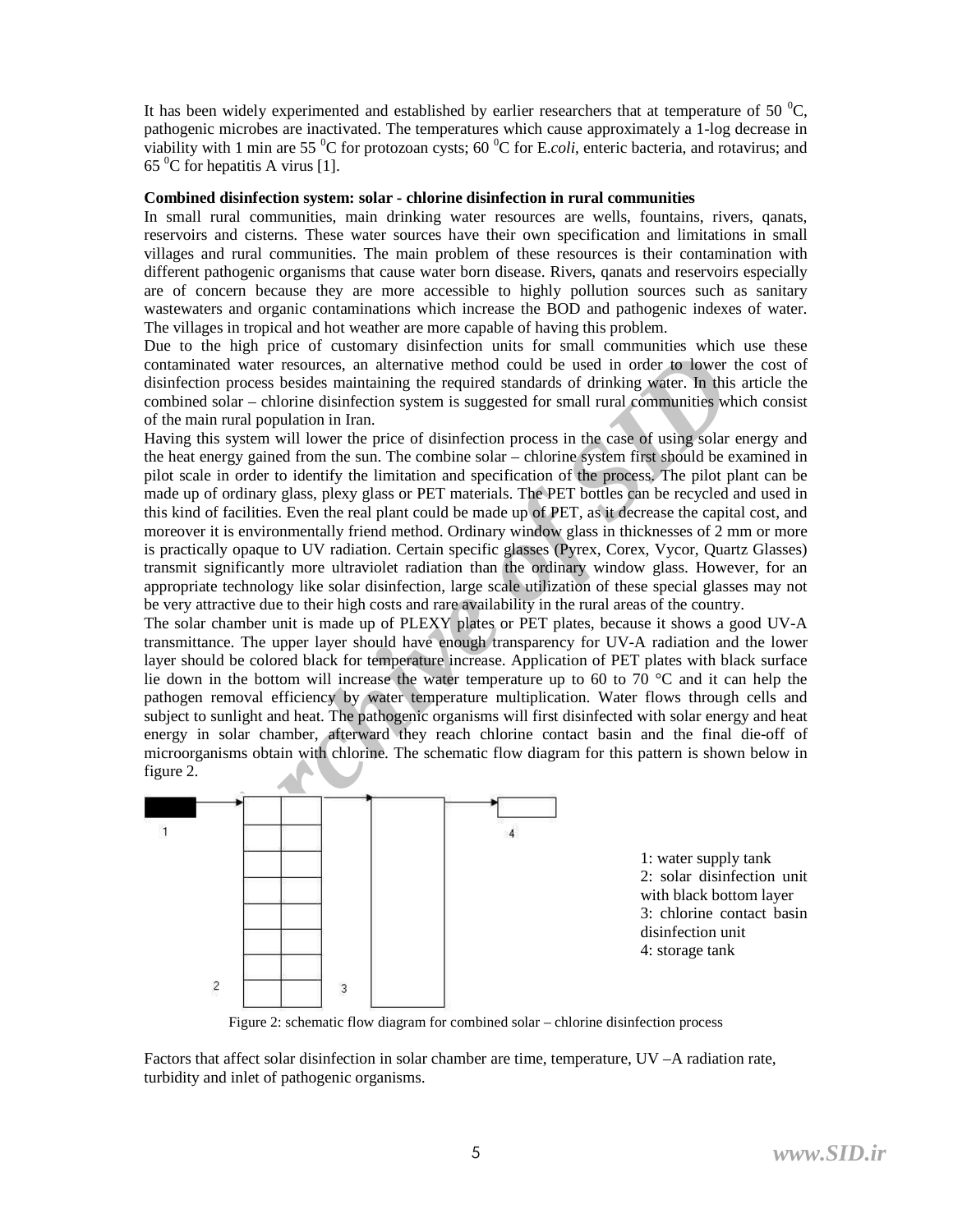## **Advantages and disadvantages of solar disinfection**

Table 2 shows the advantages and disadvantages (limitation) of using this process briefly.

| advantages                                                                        | disadvantages                                                    |
|-----------------------------------------------------------------------------------|------------------------------------------------------------------|
| Not dependent on conventional energy, whose<br>cost rises with the growing demand | Cannot be used on cloudy or rainy days                           |
| Decrease the use of toxic chemicals                                               | The turbidity must be below 30 NTU                               |
| Require relatively simple and low-<br>equipment<br>cost                           | Require complementary disinfection unit for<br>100% disinfection |
| Not environmentally damaging                                                      | Require enough time                                              |
| Extremely simple and inexpensive                                                  | The plates should clean daily for enough<br>transparency         |
| Easily accepted by the communities                                                | Cannot be used to disinfect large<br>volumes of water            |
| Generate lower DBPs                                                               |                                                                  |
| The facilities could be designed in<br>movable mode                               |                                                                  |

Table 2: Advantages and disadvantages of solar disinfection

## **Result & discussion**

Earlier researchs on disinfection of unpotable water by solar energy was only done with some kind of batch reactors. The differences between the previouse researchs and the recent article are about the continuity of water flow and the additional chlorine unit following the solar disinfection chamber. Bag bottle and PET bottle was investigated formerly. The results that is gained from these researchs may guide us to the efficiency of the combine solar-chlorine disinfection process. Inactivation of microorganism by means of solar energy depends on the UV radiaion rate, turbidity and time. Table 3 shows the relationship between these parameters and table 4 shows the inactivation mode.

|                 | ly accepted by the communities                                                                                                                                                                                                                                                                                                                                                                                                                                                                                                                                                                                                                                                                |                                                    |                            |                  | Cannot be used to disinfect large |         |   |
|-----------------|-----------------------------------------------------------------------------------------------------------------------------------------------------------------------------------------------------------------------------------------------------------------------------------------------------------------------------------------------------------------------------------------------------------------------------------------------------------------------------------------------------------------------------------------------------------------------------------------------------------------------------------------------------------------------------------------------|----------------------------------------------------|----------------------------|------------------|-----------------------------------|---------|---|
|                 |                                                                                                                                                                                                                                                                                                                                                                                                                                                                                                                                                                                                                                                                                               |                                                    |                            | volumes of water |                                   |         |   |
| rate lower DBPs |                                                                                                                                                                                                                                                                                                                                                                                                                                                                                                                                                                                                                                                                                               |                                                    |                            |                  |                                   |         |   |
|                 | facilities could be designed in                                                                                                                                                                                                                                                                                                                                                                                                                                                                                                                                                                                                                                                               |                                                    |                            |                  |                                   |         |   |
|                 | ble mode                                                                                                                                                                                                                                                                                                                                                                                                                                                                                                                                                                                                                                                                                      |                                                    |                            |                  |                                   |         |   |
|                 | & discussion<br>esearchs on disinfection of unpotable water by solar energy was only done with som<br>actors. The differences between the previouse researchs and the recent article are a<br>ty of water flow and the additional chlorine unit following the solar disinfection chan<br>nd PET bottle was investigated formerly. The results that is gained from these resea<br>is to the efficiency of the combine solar-chlorine disinfection process. Inactive<br>ganism by means of solar energy depends on the UV radiaion rate, turbidity and time<br>ne relationship between these parameters and table 4 shows the inactivation mode.<br>Table 3: inactivation of microorgansims [2] |                                                    |                            |                  |                                   |         |   |
|                 | <b>Species</b>                                                                                                                                                                                                                                                                                                                                                                                                                                                                                                                                                                                                                                                                                | Inactivation with time (hours)<br><b>Turbudity</b> |                            |                  |                                   |         |   |
|                 |                                                                                                                                                                                                                                                                                                                                                                                                                                                                                                                                                                                                                                                                                               | <b>NTU</b>                                         |                            | $\mathbf{2}$     | 3                                 |         | 4 |
|                 | Staphylococcus spp.                                                                                                                                                                                                                                                                                                                                                                                                                                                                                                                                                                                                                                                                           | 16                                                 | 99.9998                    |                  |                                   |         |   |
|                 | Salmonella spp.                                                                                                                                                                                                                                                                                                                                                                                                                                                                                                                                                                                                                                                                               | 8.9                                                | 99.85                      | 99.9998          |                                   |         |   |
|                 | Pseudomonas spp.                                                                                                                                                                                                                                                                                                                                                                                                                                                                                                                                                                                                                                                                              | 2.6                                                | 90.0                       | 99.9998          |                                   |         |   |
|                 | Streptococcus spp.                                                                                                                                                                                                                                                                                                                                                                                                                                                                                                                                                                                                                                                                            | 5                                                  | 98.8                       | 99.25            | 99.9998                           |         |   |
|                 | E. coli                                                                                                                                                                                                                                                                                                                                                                                                                                                                                                                                                                                                                                                                                       | $\overline{2}$                                     | 90.3                       | 96.1             | 99.9                              | 99.9998 |   |
|                 | Table 4: pathogenic inactivation mode [5]                                                                                                                                                                                                                                                                                                                                                                                                                                                                                                                                                                                                                                                     |                                                    |                            |                  |                                   |         |   |
|                 | <b>Species</b>                                                                                                                                                                                                                                                                                                                                                                                                                                                                                                                                                                                                                                                                                |                                                    | <b>Water born diseases</b> |                  | <b>Inactivation</b> mode          |         |   |
|                 | E. coli                                                                                                                                                                                                                                                                                                                                                                                                                                                                                                                                                                                                                                                                                       |                                                    | Water quality index        |                  | $3-4 \log$                        |         |   |

Table 3: inactivation of microorgansims [2]

|  | Table 4: pathogenic inactivation mode [5] |  |
|--|-------------------------------------------|--|
|  |                                           |  |

| <b>Species</b>       | <b>Water born diseases</b> | <b>Inactivation mode</b>      |
|----------------------|----------------------------|-------------------------------|
| E. coli              | Water quality index        | $3-4 \log$                    |
| Vibrio cholera       | Cholera                    | $3-4 \log$                    |
| Salmonella spp.      | Thyphoid                   | $3-4 \log$                    |
| Shigella spp.        | Dysentery                  | $3-4 \log$                    |
| Giradia spp.         | Giardiasis                 | 3-4 log(infectivity of cytes) |
| Cryptosporidium spp. | Cryptosporidiasis          | 3-4 log(infectivity of cytes) |

Also Temperature rise is the result of using solar energy, especially if the black color on the bottom layer of the solar chamber are used. The effect of temperature rise will increase the pathogen removal and help the operation of solar-chlorine process. Additional chlorine disinfection unit following solar chamber in this method will always be a good assurance for required standard of drinking water, plus the main advantage of applying this unit is dropping off the chlorine usage and reduction in production of DBPs.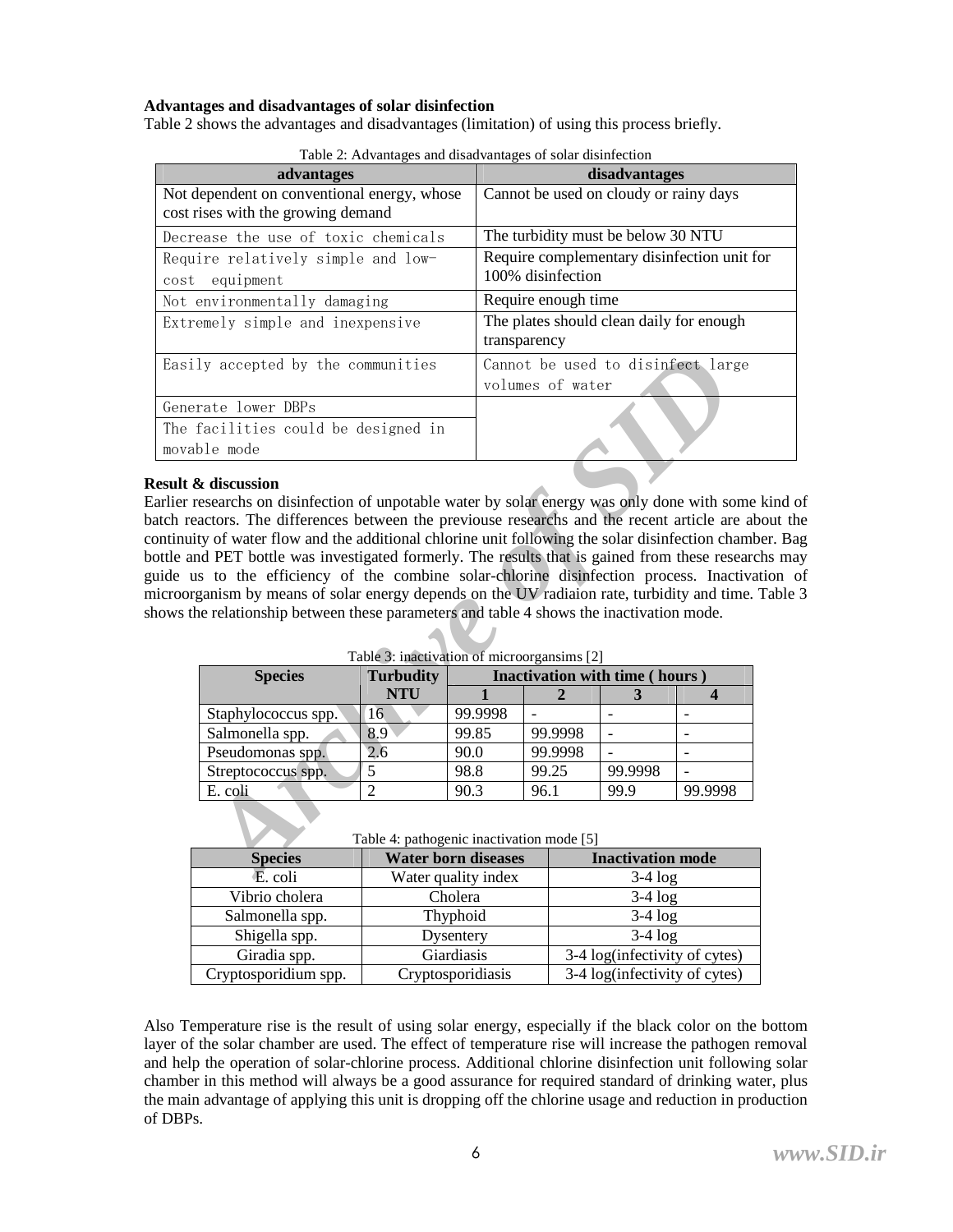## **References**

[1]. A Jagadeesh., Centre for Energy and Sustainable Resources, R.M.K. Engineering College, Kavaraipettai, "drinking water for all", 2003

[2]. Ali elkarmi., Kh.A.Elteen., "Disinfecting Contaminated Water with Natural Solar Radiation Utilizing a Disinfection Solar Reactor in a Semi-arid Region", Jordan journal of biological science, Mar, 2008.

[3]. EAWAG/SANDEC, SODIS bulletins. "Bulletins of the Water and Sanitation section of the Swiss Federal Institute for the Environment", Science and Technology, 1997

[4]. George Tchobanoglous., Metcalf & Eddy Inc, "wastewater engineering, treatment and reuse", fourth edition, McGraw-Hill series in civil and environmental engineering, 2003

[5]. Swiss Federal Institute of Environmental Science and Technology (EAWAG) and Department of Water and Sanitation in Developing Countries (SANDEC), "Water & Sanitation in Developing Countries", ISBN Nr.: 3- 906484-24-6, SANDEC Report No 06/ 02

[6]. U.S. Environmental Protection Agency, **"**Ultraviolet light disinfection technology in drinking water application: an overview", EPA 811-R-96-002. U.S. Environmental Protection Agency, Washington, D.C, 1996 [7]. www.solar4power.com, solar power global maps

**Archive of SID**